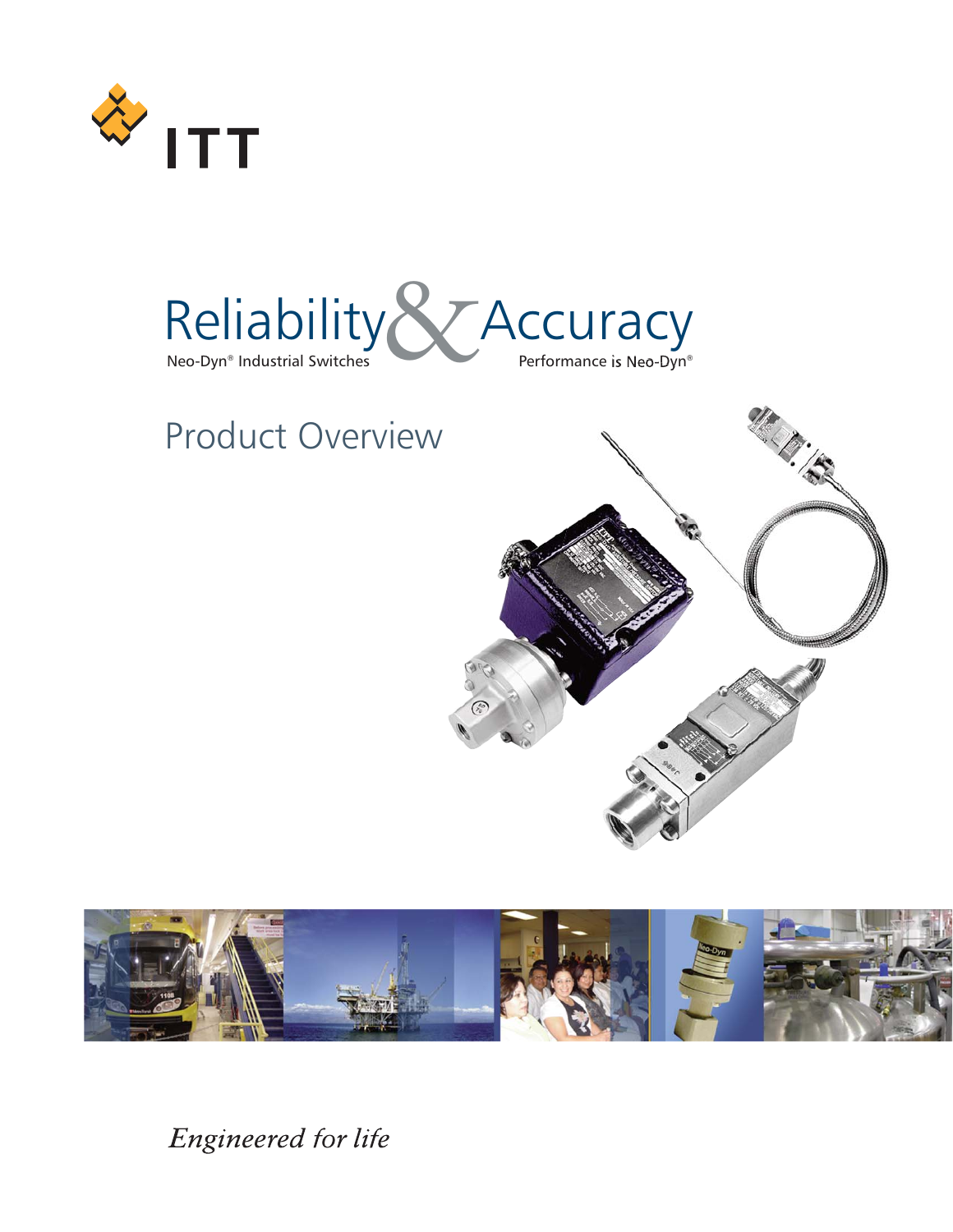

#### ADJUSTABLE PRESSURE SWITCH **Pressure**

SERIES 100P: For pneumatic and low impulse hydraulic applications up to 2800 psig set points SERIES 200P: Designed primarily for hydraulic applications to 10000 psig set points.



**SERIES 132P/ 232P**

Explosion-proof, hermetically sealed. Ideal for hazardous and corrosive media or environments. For system pressures to 6000 psig.  $\bigcirc$  SERIES 160P: Weather-proof or



**SERIES 112P**

Explosion-proof, hermetically sealed.  $\vert \vert$  variety of applications. Designed with redundant seals, and an indicator to show if the primary seal is lost.



### ADJUSTABLE VACUUM/ DIFFERENTIAL SWITCH **Vacuum-Differential**

#### **SERIES 100P/ 200P SERIES 142P8/ 152P8 SERIES 117P**

SERIES 142P8: Ultra low pressure and vacuum to pressure crossover switch. Weather-proof or explosionproof enclosures.

SERIES 152P8: Ultra low differential pressure switch with high-proof pressure capability.



#### **SERIES 160P/ 180P**

explosion-proof differential pressure switch for system pressures up to 350 psig. Stable settings during system pressure changes.

SERIES 180P: Weather proof enclosure and stable set points makes this switch ideal for a wide



# FOR WEATHER-PROOF **APPLIC**

#### COMPACT ADJUSTABLE SWITCH **Pressure**

A field adjustable pressure switch for low- to mid-range process applications. The Series 117P, which utilizes a Tri-Clamp® process connection, is an ideal pressure switch for bioprocess and other sanitary applications. This unit features 316 stainless steel construction, an explosion-proof/ hermetically sealed electrical module, 18" standard free leads and SPDT or DPDT electrical forms.



#### **SERIES 130P/ 182P**

Compact, versatile pressure and vacuum switch for low- to midrange pressure applications. Weather-proof or explosion-proof construction with efficient nega-rate Belleville disc spring for applications to 600 psi.

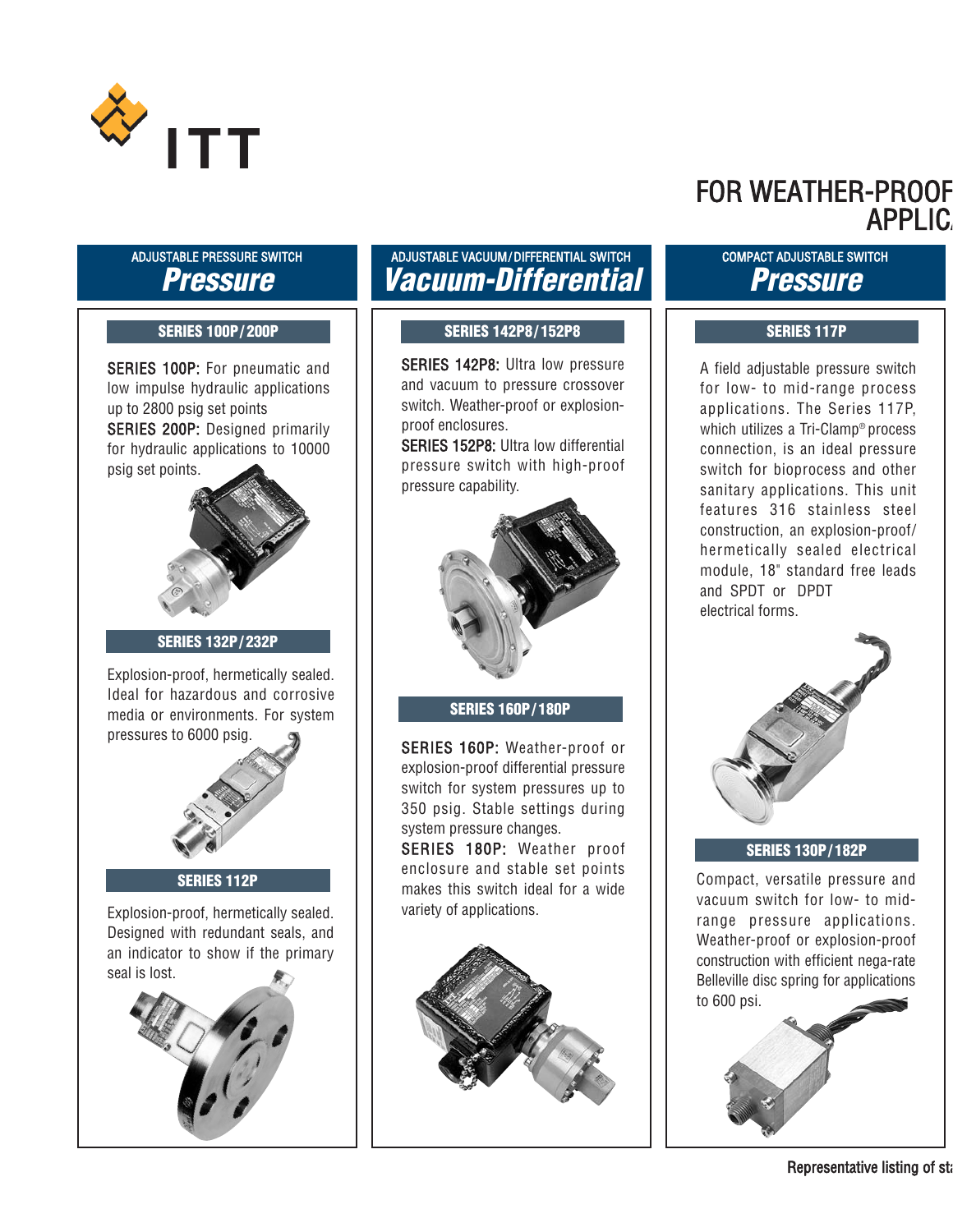# **Neo-Dyn® delivers superior** pressure, temperature **& EXPLOSION-PROOF** *and flow sensing devices.*

# ATIONS

## ADJUSTABLE TEMPERATURE SWITCH **Temperature**

SERIES 100T: Direct mount or capillary mounted with set-point ranges from –50 degrees F to +925 degrees F. SERIES 100TC: Denotes capillary



#### **SERIES 132T/ 132TC**

Explosion-proof, hermetically sealed with direct probe or capillary mount. Set-point ranges from -75 degrees F to +650 degrees F.



## FACTORY SET PRESSURE SWITCH **Pressure**

#### **SERIES 100T/ 100TC SERIES 105P/ 105PP**

All-purpose miniature switch for system pressures to 3000 psig.

#### **SERIES 125P/ 225P/ 225PP**

SERIES 125P: Designed for high pressure pneumatic and/or narrow dead band applications. SERIES 225P & 225PP: Designed for hydraulic, high impulse applications

requiring set-point ranges up to 7500 psig.



### ADJUSTABLE DIFFERENTIAL PRESSURE SWITCH **Differential**

#### **SERIES 151P**

Low range adjustable differential pressure switch. Compact design features efficient nega-rate Belleville disc spring sensing mechanism. Over pressure capabilities and stable set points not affected by system pressure changes. Available in three ranges from 5" WC up to 150" WC with system pressures up to 100 PSI.



# Engineered for life